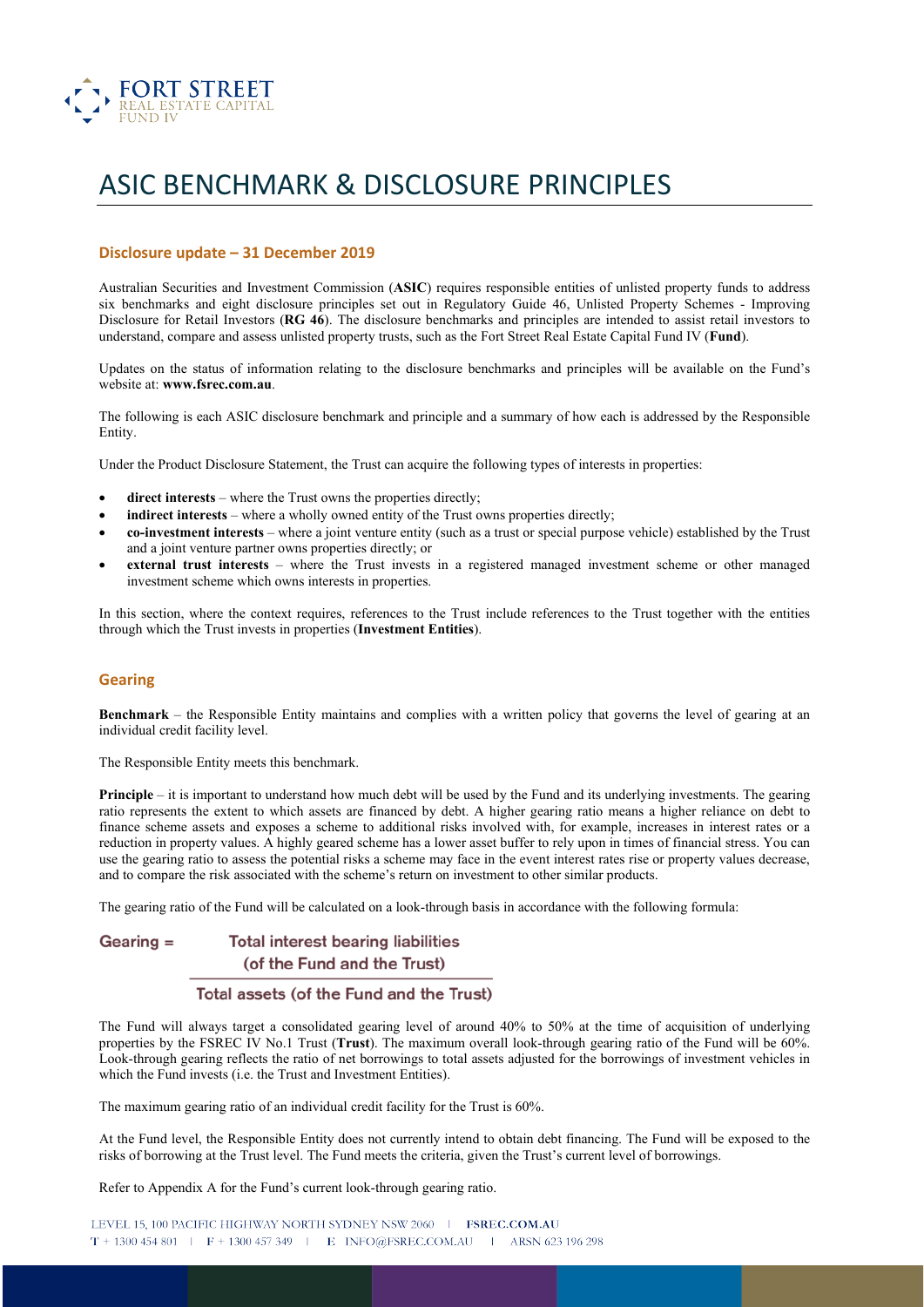

#### **Interest cover ratio**

**Benchmark** – the Responsible Entity maintains and complies with a written policy that governs the level of interest cover at an individual credit facility level.

The Responsible Entity meets this benchmark.

**Principle** – Investors can use an interest cover ratio to assess a scheme's ability to meet ongoing interest payments from earnings and therefore service debt as it shows how many times a scheme's earnings can meet the scheme's interest expenses each year. The lower the interest cover, the higher the risk the scheme will not be able to meet its interest payments. A scheme with a low interest cover only needs a small reduction in earnings (or a small increase in interest rates or other expenses) to be unable to meet its interest payments.

The interest cover ratio of the Fund and the Trust will be calculated in accordance with the following formula:

**EBITDA** - unrealised Interest cover  $=$ gains + unrealised losses

#### Interest expense

EBITDA is the consolidated earnings before interest, tax, depreciation and amortisation.

Under the Fund's gearing and interest cover policy, the minimum interest cover ratio for the Fund will be 1.5 times and for each credit facility of the Fund, the Trust and its controlled entities will be 1.5 times. The Fund meets the criteria, given the Trust's current level of borrowings.

Refer to Appendix A for the Fund's current interest cover ratio.

#### **Interest capitalisation (benchmark only)**

**Benchmark** – the interest expense of the Fund and the Trust will not be capitalised.

The Responsible Entity meets this benchmark. The interest expense of the Fund and the Trust will not be capitalised.

Interest capitalisation means the Fund or the Trust is not required to make interest payments until an agreed point in time and that is added to the amount owing by the Fund or the Trust.

#### **Scheme Borrowing (principle only)**

**Principle** – Investors should consider information about borrowings of a property trust such as the Fund as there are risks associated, particularly in relation to the scheme's borrowing maturity profile and any breaches of loan covenants.

If the Fund does borrow, then any amounts owing to the financiers and other creditors of the Fund will rank before an investor's interests in the Fund. Similarly, the Fund's interest in the Trust will rank behind any amounts owing to financiers and other creditors of the Trust. All covenants attached to the debt facility are only applicable to the Trust.

Refer to Appendix A for more information on the Trust's current borrowings.

#### **Portfolio Diversification (principle only)**

**Principle** – Investors should understand the Responsible Entity's approach to portfolio diversification. Generally, the more diversified a portfolio, the lower the risk that an adverse event affecting one property, or one lease, will put the overall portfolio at risk.

The Fund's only investment will be units in the Trust. The Trust's investment strategy is to invest in office buildings, retail centres and specialist properties, including industrial, healthcare, and other specialist uses in the major cities along the eastern seaboard of Australia.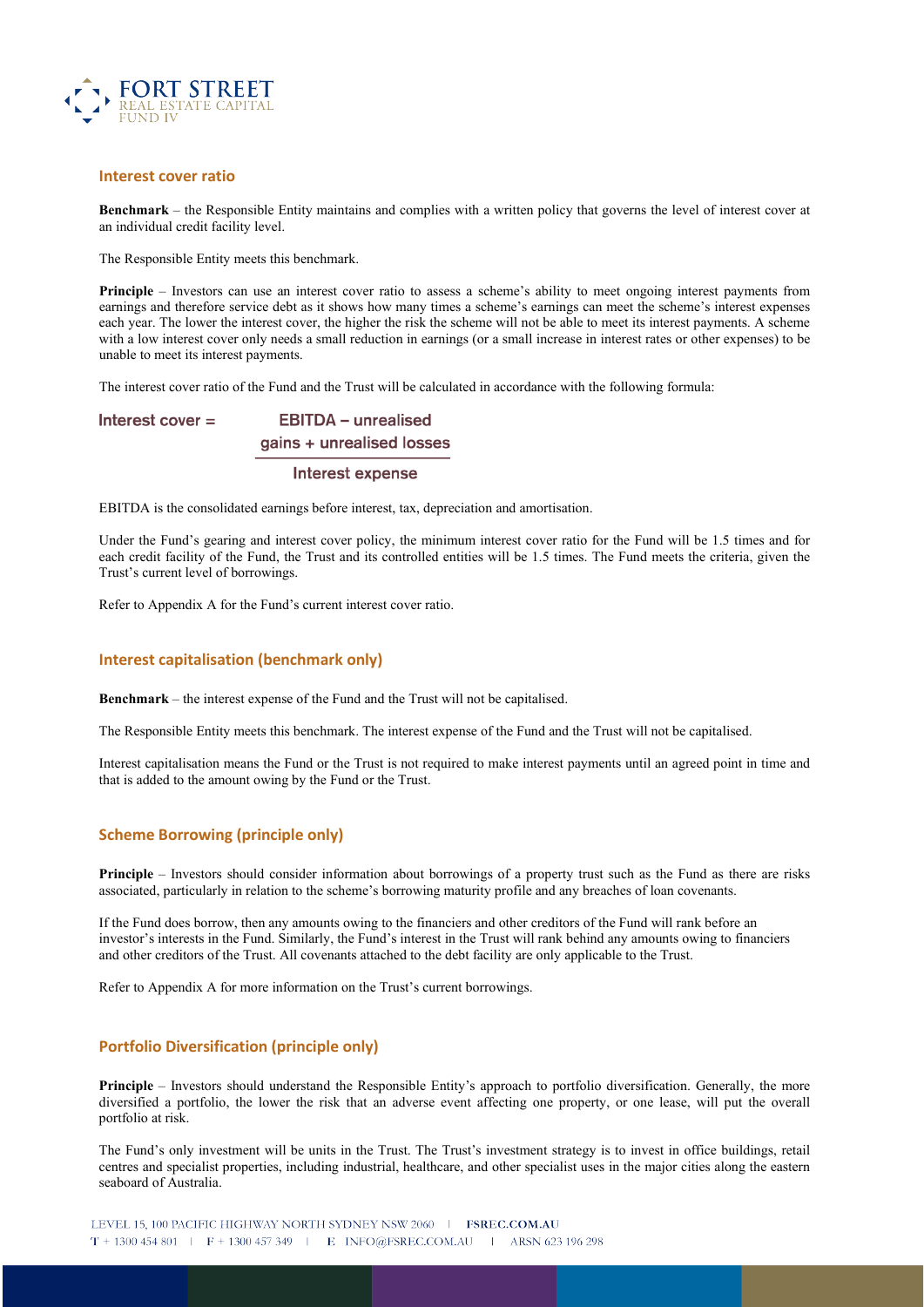

As noted at the start of this section, the Trust can acquire interests in property directly or via Investment Entities through indirect, co-investment and external trust interests. The Trust's investment strategy is further detailed in 'Section 3. Fund Overview' of the initial Product Disclosure Statement dated 9 April 2018 (**IPO PDS**) and the investment parameters for the Trust are set out in Section 4 of the IPO PDS.

Refer to Appendix A for more information on the real property assets held by the Trust.

#### **Valuation policy (benchmark only)**

**Benchmark** — the Responsible Entity maintains and complies with a written valuation policy.

The Responsible Entity does not meet this benchmark as the valuation policy required is suitable only for schemes which directly hold real property. The Fund's only assets will be cash equivalents and units in the Trust.

However, the Responsible Entity has established a written valuation policy, to which the Trustee of the Trust is subject to.

The policy requires that for each real property asset of the Trust, the Trustee will obtain an independent valuation:

a) before a property is purchased:

i) for a development property, on an 'as is' and 'as if complete' basis; and

ii) for all other property, on an 'as is' basis;

b) at least once every three years; and

c) within two months after the Trustee or directors of the Responsible Entity forms the view that there is a likelihood that there has been a material change in the value of the real property.

The Responsible Entity believes that the above policy adequately reduces the risks in connection with this benchmark not being met.

When obtaining a valuation of a real property asset, the Trustee and Responsible Entity are required to use valuers that are independent and registered or licensed in the relevant jurisdiction in which the property is located (where a registration or licensing regime exists), or, are otherwise members of an appropriate professional body in that jurisdiction. Prior to appointing an independent valuer, the Trustee and the Responsible Entity must ensure that the independent valuer has no conflict of interest and is rotated such that the same independent valuer cannot value a real property asset of the Trust for more than two consecutive years.

#### **Related Party Transactions (benchmark only)**

**Benchmark** – the Responsible Entity maintains and complies with a written policy on related party transactions, including the assessment and approval processes for such transactions and arrangements to manage conflicts of interest.

The Responsible Entity meets this benchmark. The key elements of the Responsible Entity's related party transaction policy include the following:

a) all related party transactions must be immediately notified to the compliance officer through the completion of a conflicts of interest notice, following receipt of which the compliance officer will complete the conflicts of interest register

b) each related party transaction will be evaluated and assessed as either a minor conflict or a material conflict

- c) each related party transaction will be approved by members of the Fund, unless the board of directors of the Responsible Entity determines it falls within an exception, including the following:
	- i) the transaction is on arm's length terms or on terms that are more favourable to the Fund than arm's length terms
	- ii) the benefit received by the related party is the payment of expenses or remuneration of an officer or employee of the Responsible Entity and the payment is reasonable in the circumstances
	- iii) financial benefits given under a court order.

Compliance with the policies and procedures set out in the Responsible Entity's related party transaction policy is monitored by the Responsible Entity's compliance officer by, among other things, reviewing the Responsible Entity's conflicts of interest and related party records and reporting any breaches of the policies and procedures in accordance with the reporting procedures of the Responsible Entity. The reporting procedures may involve reporting the breach directly to the board or to ASIC, depending on the seriousness of the breach.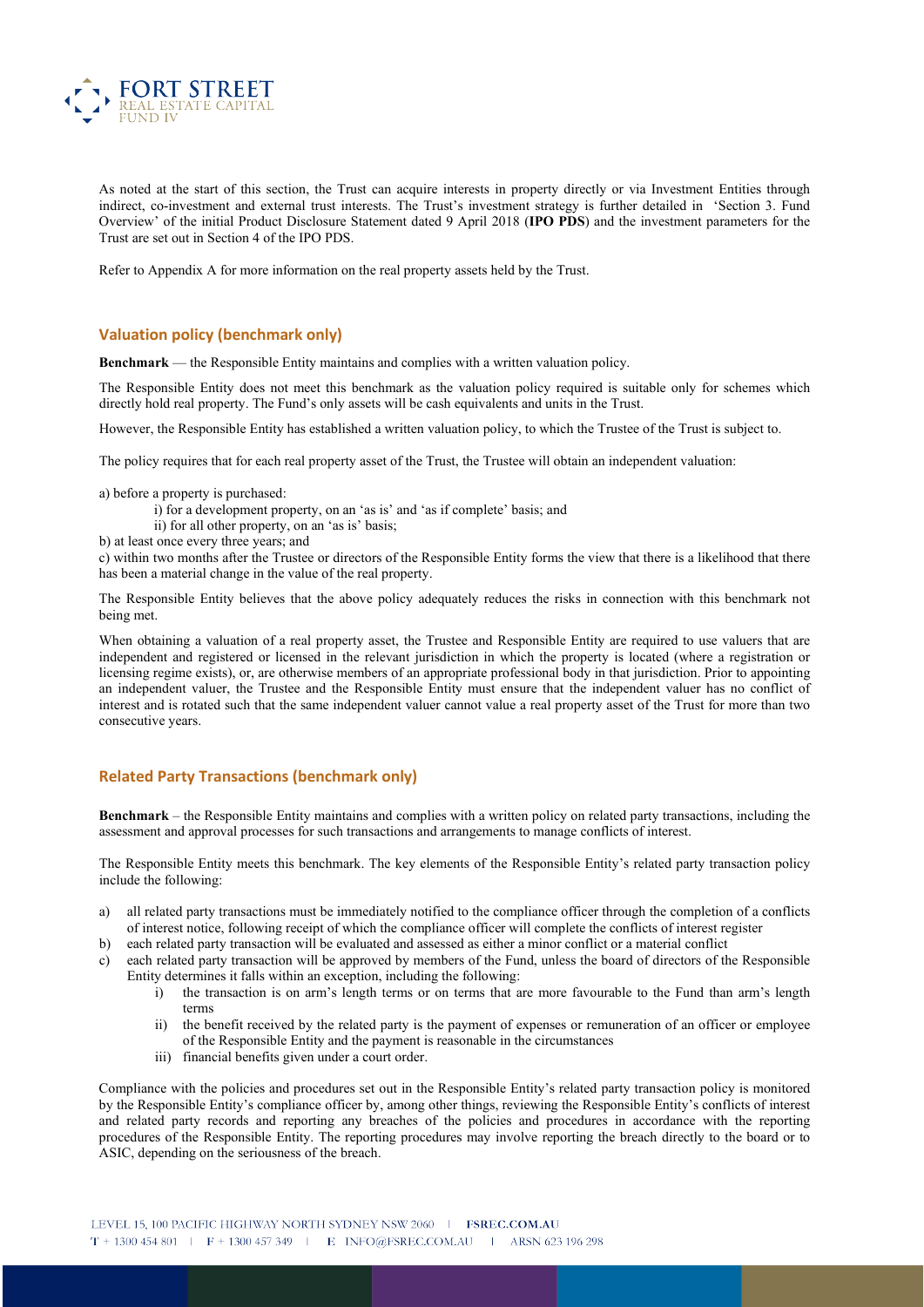

If you require further information on the Responsible Entity's policies and procedures in relation to related party transactions, please contact the Responsible Entity.

#### **Transactions to date (principle only)**

**Principle** – Investors need to understand the way in which the Responsible Entity will deal with related parties so as to manage conflicts of interest. Related party transactions carry a risk that they could be assessed and monitored less rigorously than arm's length third party transactions. Related party transactions may include commercial contracts for the supply of goods or services with persons that are related parties or larger transactions, such as asset acquisitions or disposals.

The Responsible Entity has currently entered into the following related party transactions: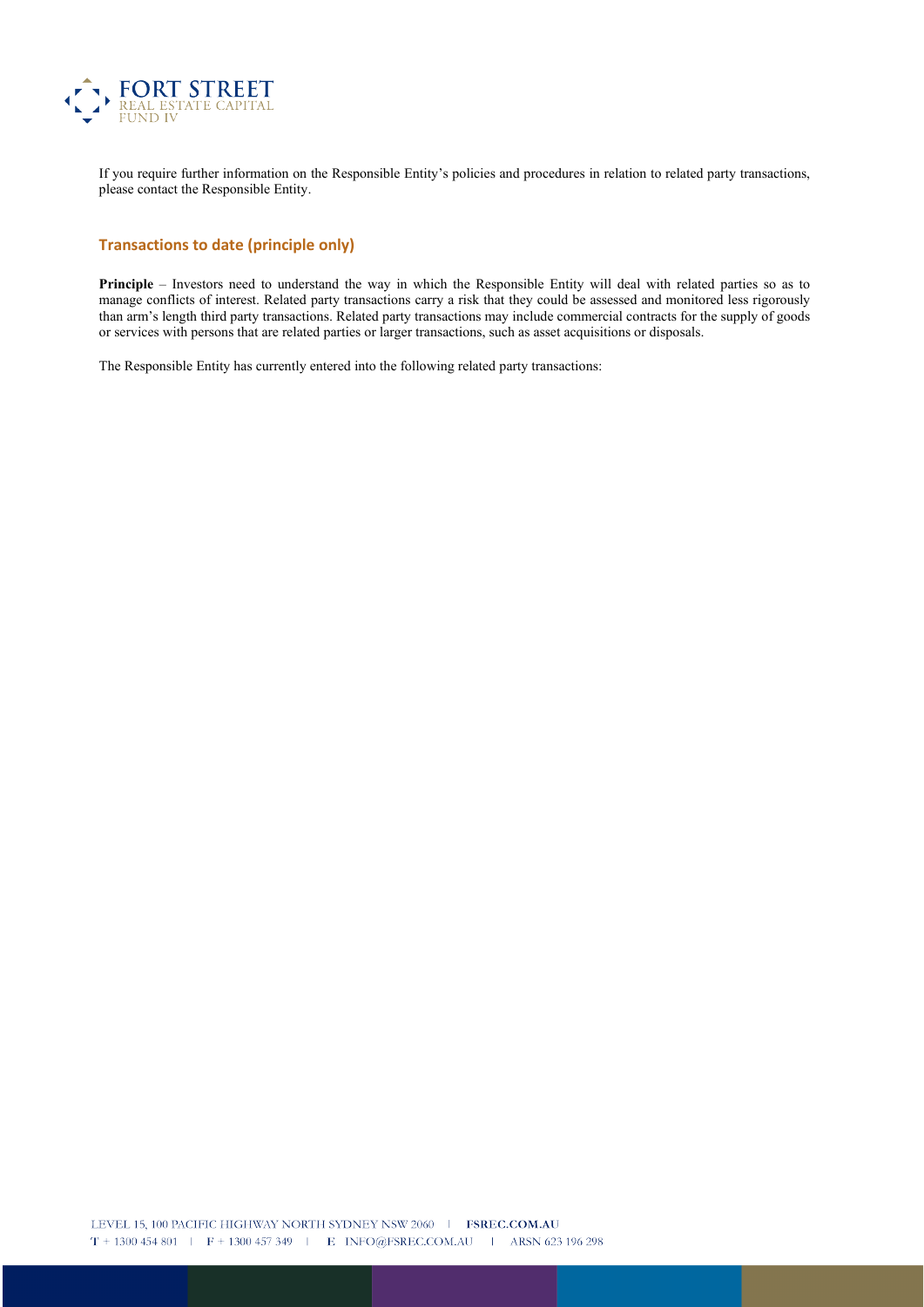

| <b>Name of entity</b>                                                                                               | Nature of relationship with the Responsible Entity                                                                                                                            | Description of the related party transaction                                                                                                                                                                                         |
|---------------------------------------------------------------------------------------------------------------------|-------------------------------------------------------------------------------------------------------------------------------------------------------------------------------|--------------------------------------------------------------------------------------------------------------------------------------------------------------------------------------------------------------------------------------|
| Walsh & Company Asset Management Pty Limited in its<br>capacity as fund manager of the Fund.                        | The Trustee and the Responsible Entity are related parties                                                                                                                    | Investment of Fund's capital (being the proceeds of the<br>Offer) in the Trust pursuant to the Fund's IPO PDS.                                                                                                                       |
| Walsh & Company Asset Management Pty Limited in its<br>capacity as trustee of the Trust (Trustee).                  | The Trustee and the Responsible Entity are related parties                                                                                                                    | The payment of a monthly management fee to the Trustee<br>out of the assets of the Trust pursuant to the Trust's<br>constitution.                                                                                                    |
| Fort Street Real Estate Capital Pty Ltd in its capacity as<br>investment manager of the Trust (Investment Manager). | The ultimate holding company of the Responsible Entity<br>indirectly has a 75% economic interest in the Investment<br>Manager, whilst maintaining a non-controlling interest. | The Investment Manager and the Trustee have entered into<br>an Investment Management Agreement under which the<br>Investment Manager provides certain investment<br>management services to the Trust.                                |
| Fort Street Real Estate Capital Pty Ltd in its capacity as<br>property manager of the Trust (Property Manager).     | The ultimate holding company of the Responsible Entity<br>indirectly has a 75% economic interest in the Property<br>Manager, whilst maintaining a non-controlling interest.   | The Property Manager and the Trustee have entered into a<br>Property Management Agreement under which the<br>Property Manager provides certain property management<br>services to the Trust.                                         |
| Fort Street Real Estate Leasing Pty Ltd (Leasing Agent)                                                             | The ultimate holding company of the Responsible Entity<br>indirectly holds an interest in the Leasing Agent.                                                                  | The Leasing Agent and the Trustee have entered into a<br>Leasing Services Agreement under which the Leasing<br>Agent provides certain leasing services to the Trust.                                                                 |
| Walsh & Company Investments Limited in its capacity as<br>the responsible entity of the Fund (Responsible Entity).  | This is the Responsible Entity.                                                                                                                                               | The payment of a monthly management fee to the<br>Responsible Entity out of the assets of the Fund pursuant to<br>the Fund's constitution, and in relation to the payment of<br>one off structuring and arranging and handling fees. |
| Fort Street Real Estate Development Pty Ltd<br>(Development Manager)                                                | The ultimate holding company of the Responsible Entity<br>indirectly holds an interest in the Development Manager.                                                            | The Development Manager and the Trustee have entered<br>into a Development Management Agreement under which<br>the Development Manager provides certain development<br>management services to the Trust.                             |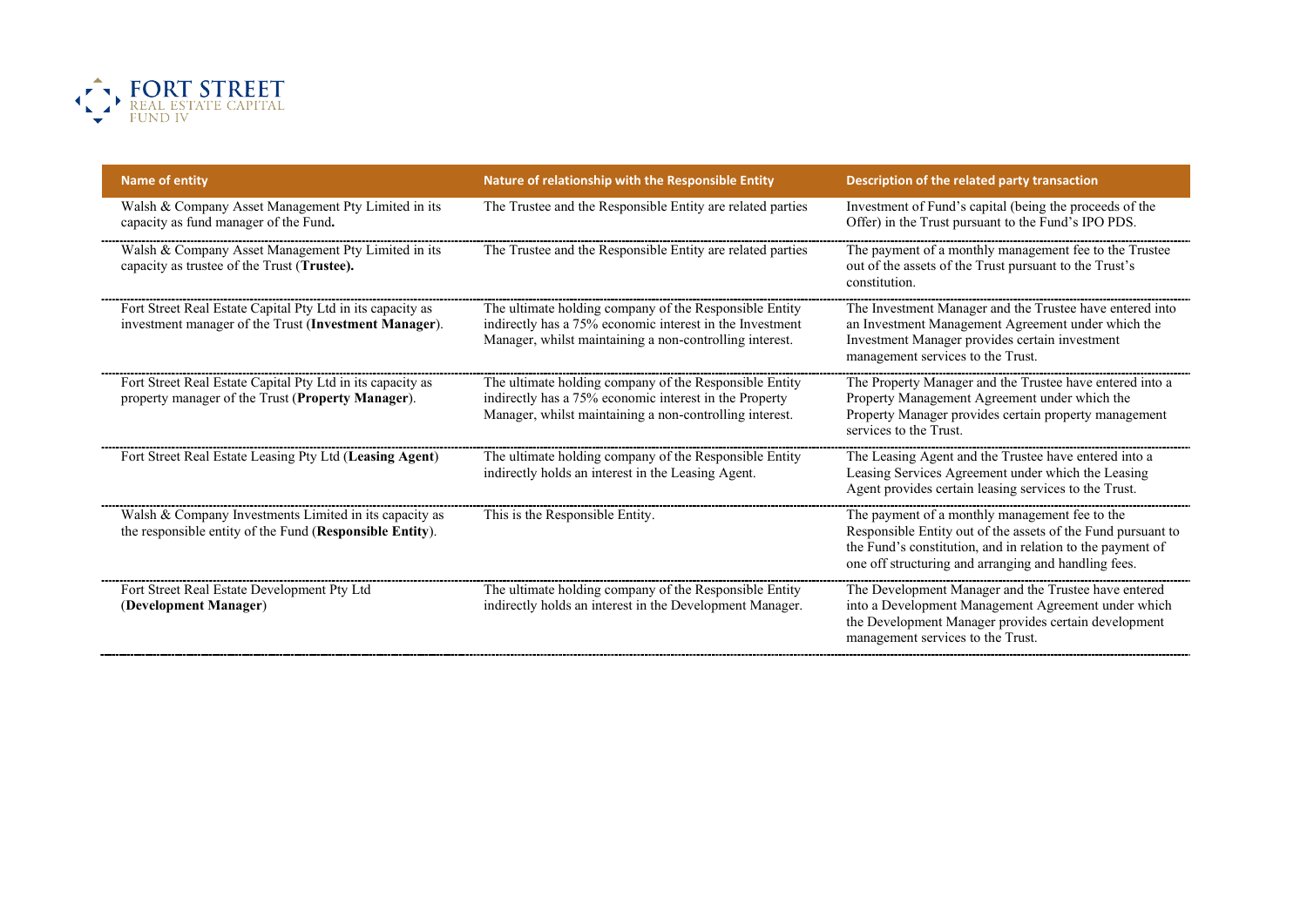

| <b>Value of benefit</b>                                                                                                                                                                                                                                                                                                                                                                                                                                                                                                                                                                                                                                                                                                                                                                                                                                                                                                                                                                          | Any applicable exemptions (e.g. arm's length,<br>reasonable remuneration)                                                                               | Fund member approval sought<br>and if so, when | <b>Risks</b>                                                                                        |
|--------------------------------------------------------------------------------------------------------------------------------------------------------------------------------------------------------------------------------------------------------------------------------------------------------------------------------------------------------------------------------------------------------------------------------------------------------------------------------------------------------------------------------------------------------------------------------------------------------------------------------------------------------------------------------------------------------------------------------------------------------------------------------------------------------------------------------------------------------------------------------------------------------------------------------------------------------------------------------------------------|---------------------------------------------------------------------------------------------------------------------------------------------------------|------------------------------------------------|-----------------------------------------------------------------------------------------------------|
| The net proceeds of the Offer.                                                                                                                                                                                                                                                                                                                                                                                                                                                                                                                                                                                                                                                                                                                                                                                                                                                                                                                                                                   | This related party transaction is on a commercial arm's<br>length terms and proceeds based on the disclosure<br>provided under the Fund's IPO PDS.      | No.                                            | Refer Section 6.1(f) of the Fund's IPO PDS<br>for disclosure of related party transaction<br>risks. |
| A trustee fee of up to 0.1045% per annum<br>(inclusive of GST and net of RITC <sup>1</sup> ) of the<br>gross asset value of the Trust, payable<br>monthly.                                                                                                                                                                                                                                                                                                                                                                                                                                                                                                                                                                                                                                                                                                                                                                                                                                       | The monthly trustee fee is a fee payable to the Trustee<br>as provided in the Trust's trust deed.                                                       | No.                                            | Refer Section 6.1(f) of the Fund's IPO PDS<br>for disclosure of related party transaction<br>risks. |
| See Section 7.2(c) of the Fund's IPO PDS.                                                                                                                                                                                                                                                                                                                                                                                                                                                                                                                                                                                                                                                                                                                                                                                                                                                                                                                                                        |                                                                                                                                                         |                                                |                                                                                                     |
| An investment management fee of<br>0.7211% per annum (inclusive of GST and<br>net of RITC <sup>1</sup> ) of the gross asset value of<br>the Fund and the Trust Group (but<br>excluding the value of any inter-group<br>balances). An acquisition fee of 1.3063%<br>(inclusive of GST and net of RITC <sup>1</sup> ) of the<br>purchase price of assets acquired by the<br>Trust. A disposal fee of 1.0450% (inclusive<br>of GST and net of RITC <sup>1</sup> ) of the net<br>proceeds of the sale of any property<br>investment of the Trust, the sale of any<br>units in the Trust, the redemption of any<br>units in the Trust by the transfer of other<br>assets than cash, or the distribution in<br>specie of the capital of the Trust. A<br>performance fee equal to 20.90% (inclusive<br>of GST and net of RITC <sup>1</sup> ) of the returns<br>above a pre-tax return of 8% per annum on<br>all invested capital in the Trust by the<br>Fund. See Section 7.1 of the Fund's IPO<br>PDS. | The remuneration paid to the Investment Manager by<br>the Trustee out of the assets of the Trust is reasonable<br>and on commercial arm's length terms. | No.                                            | Refer Section 6.1(f) of the Fund's IPO PDS<br>for disclosure of related party transaction<br>risks. |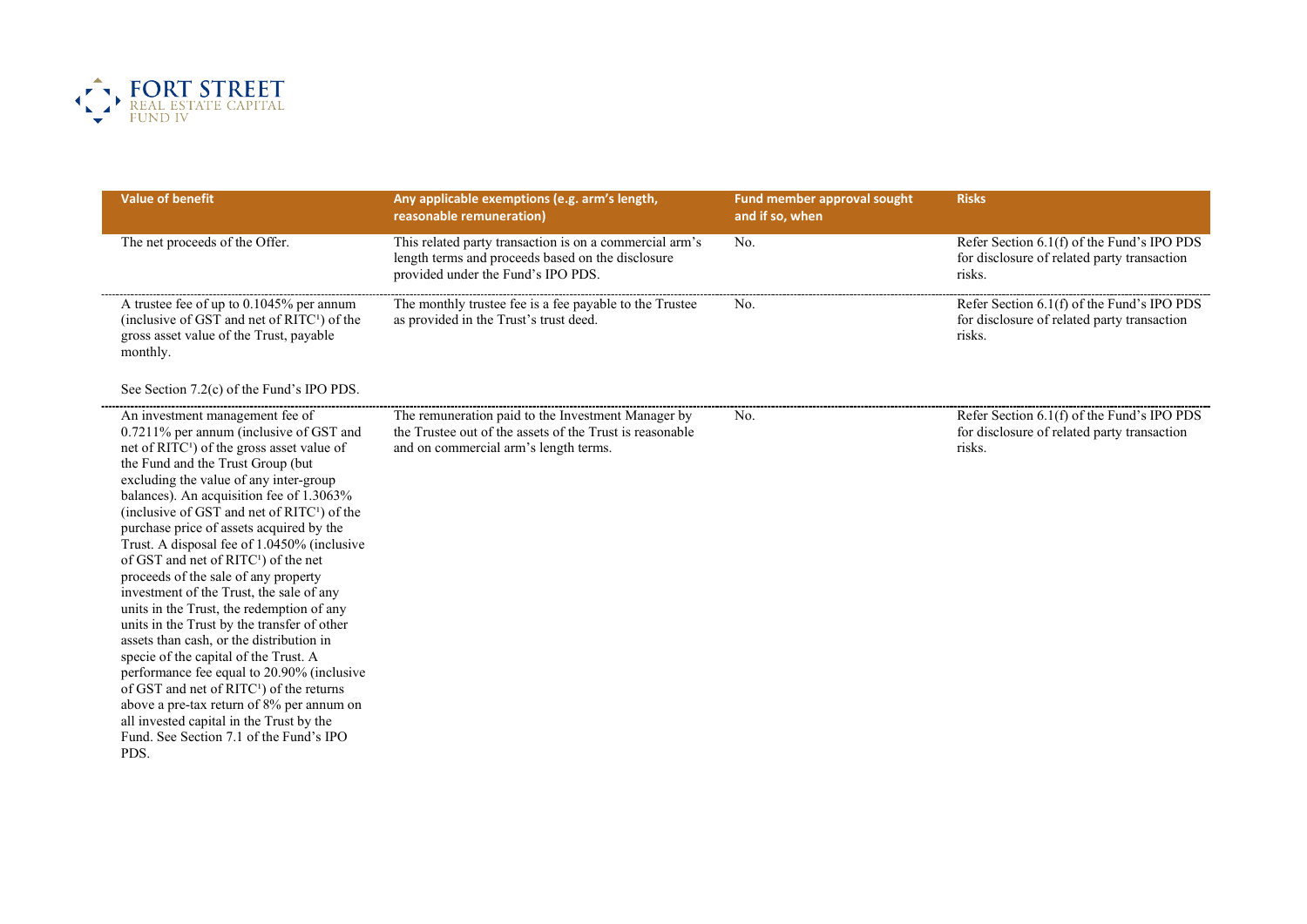

| <b>Value of benefit</b>                                                                                                                                           | Any applicable exemptions (e.g. arm's length,<br>reasonable remuneration)                                                                                  | <b>Fund member approval sought</b><br>and if so, when | <b>Risks</b>                                                                                        |
|-------------------------------------------------------------------------------------------------------------------------------------------------------------------|------------------------------------------------------------------------------------------------------------------------------------------------------------|-------------------------------------------------------|-----------------------------------------------------------------------------------------------------|
| A property manager fee of up to 3.135%<br>per annum (inclusive of GST and net of<br>$RITC1$ of the gross income of the Trust.                                     | The remuneration paid to the Property Manager by the<br>Trustee out of the assets of the Trust is reasonable and<br>on commercial arm's length terms.      | No.                                                   | Refer Section 6.1(f) of the Fund's IPO PDS<br>for disclosure of related party transaction<br>risks. |
| See Section 7.1 of the Fund's IPO PDS.                                                                                                                            |                                                                                                                                                            |                                                       |                                                                                                     |
| A responsible entity fee of $0.0836\%$ per<br>annum (inclusive of GST and net of<br>$\text{RITC}^{1}$ ) of the gross asset value of the<br>Fund, payable monthly. | The fees are payable to the Responsible Entity as<br>provided in the Fund's constitution.                                                                  | No.                                                   | Refer Section 6.1(f) of the Fund's IPO PDS<br>for disclosure of related party transaction<br>risks. |
| See Section 7.1 of the Fund's IPO PDS.                                                                                                                            |                                                                                                                                                            |                                                       |                                                                                                     |
| A variable leasing services fee using the<br>methodology as set out in the Leasing<br>Services Agreement.                                                         | The leasing services fee paid to the Leasing Agent by<br>the Trustee out of the assets of the Trust is reasonable<br>and on commercial arm's length terms. | No.                                                   | Refer Section 6.1(f) of the Fund's IPO PDS<br>for disclosure of related party transaction<br>risks. |

<sup>1</sup>This amount includes GST but the Fund or the Trust (as applicable) may be able to recover at least 55% of the GST component of fees charged to it, whether under the reduced credit acquisition provisions of the GST Act or otherwise (see "GST and tax" under the head "Additional Explanation of Fees and Cost" with the IPO PDS dated 9 April 2018).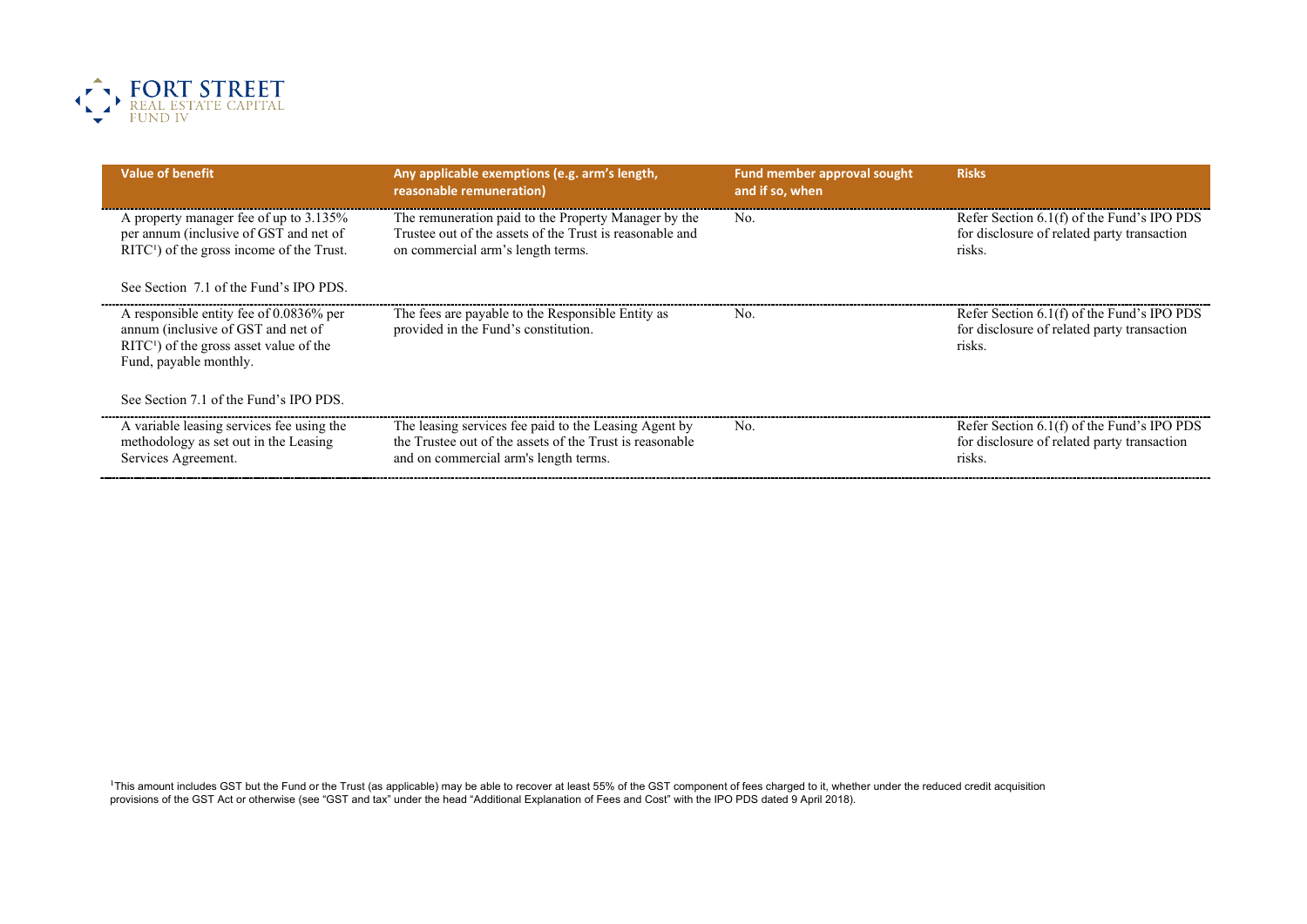

#### **Distribution Practices**

**Benchmark** – the Fund will only pay distributions from its cash operations (excluding borrowings) available for distribution.

The Responsible Entity did satisfy this benchmark for the most recent distribution payments (September and December 2019). It is not intended for distributions to be sourced other than from cash from operations (excluding borrowings). However, during the acquisition and development of assets, distributions may include a capital component (see below for an explanation of why this may occur and the associated risks). The Fund completed one acquisition during the period.

**Principle** – it is important for Investors to understand the Responsible Entity's distribution practices as there are risks associated with payment of distributions from capital or unrealised gains where cash is available from either within the Trust or from borrowings.

The Responsible Entity intends to generally only pay distributions from the Fund's cash operations (excluding borrowings) of the Fund. However, during the period in which the Trustee of the Trust is acquiring assets, the Responsible Entity may determine that it will return capital to investors. Such returns of capital would occur through the payment of distributions. Returns of capital would occur in circumstances where the Responsible Entity considered that the Trust was either unable to find satisfactory assets to acquire or was unable to find suitable assets within a satisfactory time frame.

If the Responsible Entity were to pay distributions from capital in those circumstances, the capital return would not be funded from unrealised gains on the Fund's assets or from borrowings. Instead, it would be a return of the initial capital subscribed for by Investors in the Fund.

The risks associated with making such capital distributions are that the Trust may subsequently find a suitable asset(s) for the Trust and the Fund would not be in a position to provide the Trust with the capital necessary to acquire the relevant asset(s). In addition, if the Trust breached one of its credit facilities during the period in which it was acquiring assets because it exceeded the required gearing ratio under the credit facility, then the Fund may not be able to provide additional capital to the Trust to enable it to remedy that breach.

The Responsible Entity currently pays distributions on a quarterly basis and expects these distributions to be sustainable over the next 12 months. However, distributions are not guaranteed, and the amount may be reduced or not paid in circumstances where the cash distribution received from underlying properties held by the Fund is less than forecast or if other unforeseen events occur. The Responsible Entity does not announce distribution forecasts and continues to ensure that any material changes to the Fund's distribution practices are communicated to unitholders through the ongoing quarterly disclosures.

#### **Withdrawal Arrangements (principle only)**

**Principle** – it is important for investors to be aware of withdrawal arrangements, so they may form realistic expectations about their ability to withdraw from the scheme.

Investors have no rights to withdraw from the Fund, unless the Responsible Entity makes a withdrawal offer. Presently, the Responsible Entity is not at any time obliged and does not intend to make a withdrawal offer.

#### **Net tangible assets (principle only)**

**Principle** – the value of an investment in the Fund is determined by reference to the net tangible assets (NTA) being the assets that have been acquired with investor equity.

In practical terms, the NTA calculation is a measure of the amount, per unit, that an investment in the scheme is worth. If the NTA per Unit is less than \$1.60 prior to any capital return paid during the Investment Term, then there is a risk that Investors will not receive their full capital repayment when exiting the Fund or on winding up of the Fund.

The NTA for the Fund is calculated in accordance with the following formula: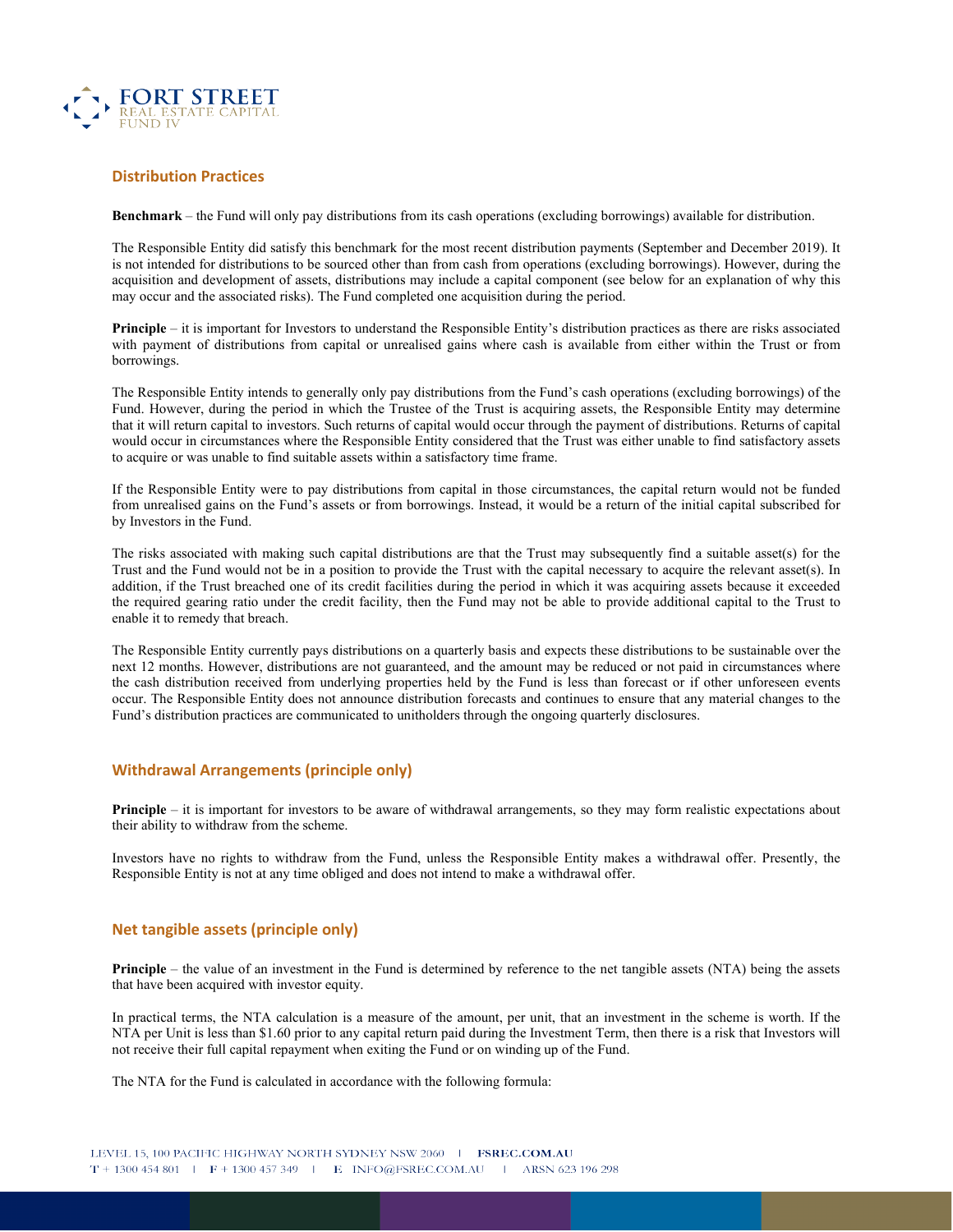

#### $NTA =$ Net tangible assets - intangible assets +/- any other adjustments

#### Number of units in the Fund on issue

The basis for calculating the pro forma NTA of the Fund is set out in detail in Section 8 of the IPO PDS. This pro forma financial information has not been the subject of review by the Scheme's independent auditor.

Refer to Appendix A for the Fund's current NTA.

## **Further Information**

For further information in relation to the above, please refer to our website at [www.fsrec.com.au](http://www.fsrec.com.au/) or contact us on either 1300 454 801 or at  $info@f$ srec.com.au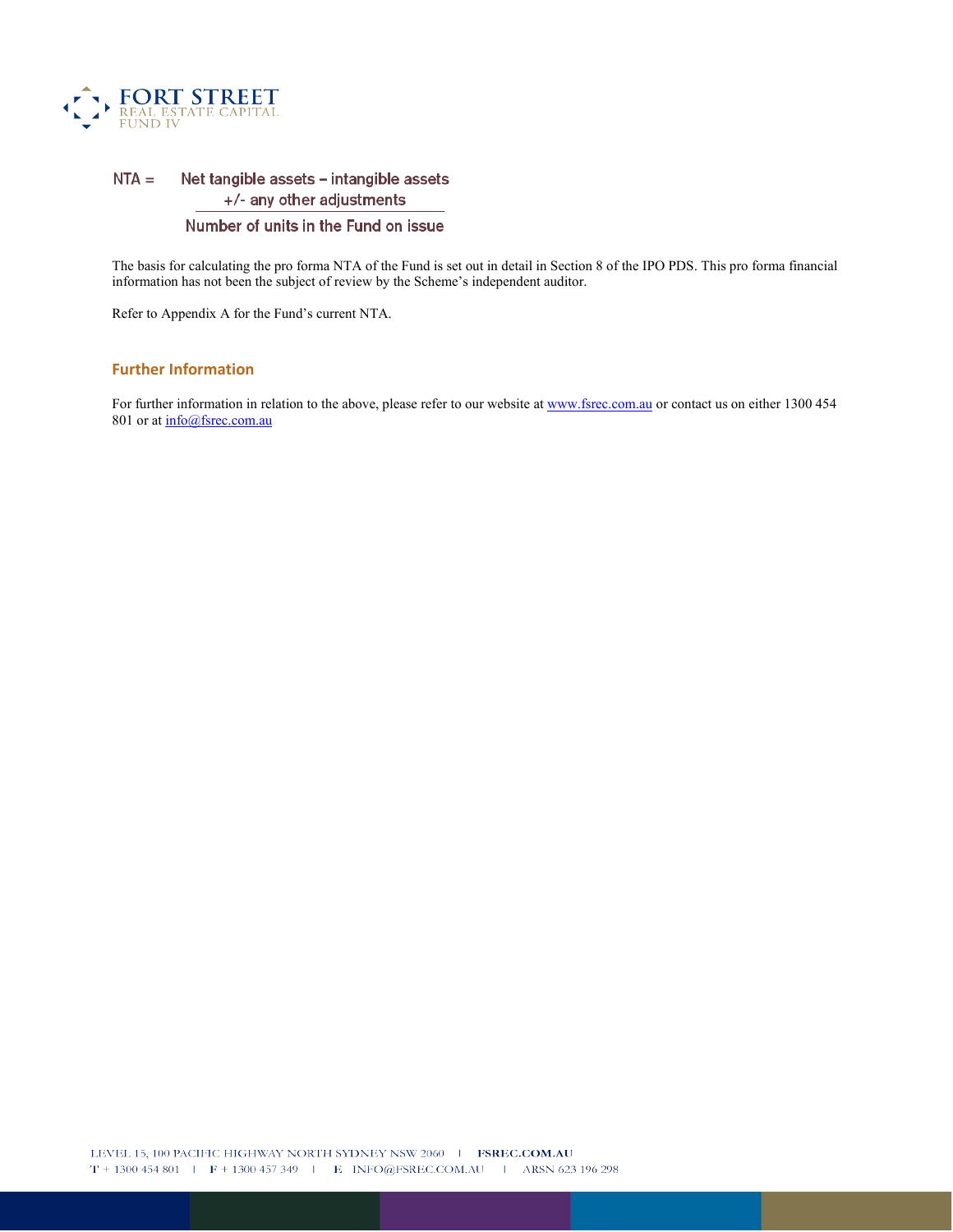

# **Appendix A**

The below information is current as at 31 December 2019

- I. Fund's current look-through Gearing Ratio: 37.2%
- II. Fund's current Interest Cover Ratio: 4.9x4. Note all borrowings are at the Trust level, not the Fund level and hence this Interest Cover Ratio is not representative of the ratio used for covenant testing, as it understates the Fund's actual interest coverage.
- III. NTA per unit: \$1.51
- IV. Trust's borrowings maturing within 5 years:

Debt facility with NAB Aggregate amount owing: Facility – \$45.7 million<br>Aggregate amount undrawn: Facility – \$8.9 million Aggregate amount undrawn: Facility – \$8.9 min<br>Maturing Profile: Facility – 2 years Maturing Profile:

Interest rate of the facility: Average cost of drawn debt is approximately 3.89% (excluding costs relating to undrawn debt) Is the facility hedged: Yes, 55% of the Group's borrowings are hedged

| Debt Covenants <sup>1</sup> | Loan to value ratio        | <b>Facility</b><br>ICR <sup>4</sup> | <b>Assets</b><br><b>Secured</b> |
|-----------------------------|----------------------------|-------------------------------------|---------------------------------|
| Actual                      | 38.2%                      | 4.09x                               | All properties                  |
| Covenant                    | $\leq 60.0\%$ $\geq 2.00x$ |                                     |                                 |
| Headroom to Covenant        | $38.8\%^2$                 | $51.1\%$ <sup>3</sup>               |                                 |

V. Trust borrowings maturing after 5 years: None

<sup>4</sup> Interest Cover Ratio: (EBITDA – unrealised gains (non-cash items) + unrealised losses) / Interest expense

 $($5,216,705 - $2,230,112 + $0) / $610,265 = 4.9x$ 

<span id="page-9-0"></span><sup>1</sup> The calculation of this Debt Covenant is for the Trust and is defined by the Lender. This differs from the Gearing Ratio and ICR calculation stated in Section I and II in Appendix A.

<span id="page-9-1"></span><sup>&</sup>lt;sup>2</sup> This Headroom to covenant indicates the required decrease in asset value before the covenant is breached as at 31 December 2019.

<span id="page-9-2"></span><sup>&</sup>lt;sup>3</sup> This Headroom to covenant indicates the required decrease in adjusted net rental income before the covenant is breached based on the trailing 12 months' period.